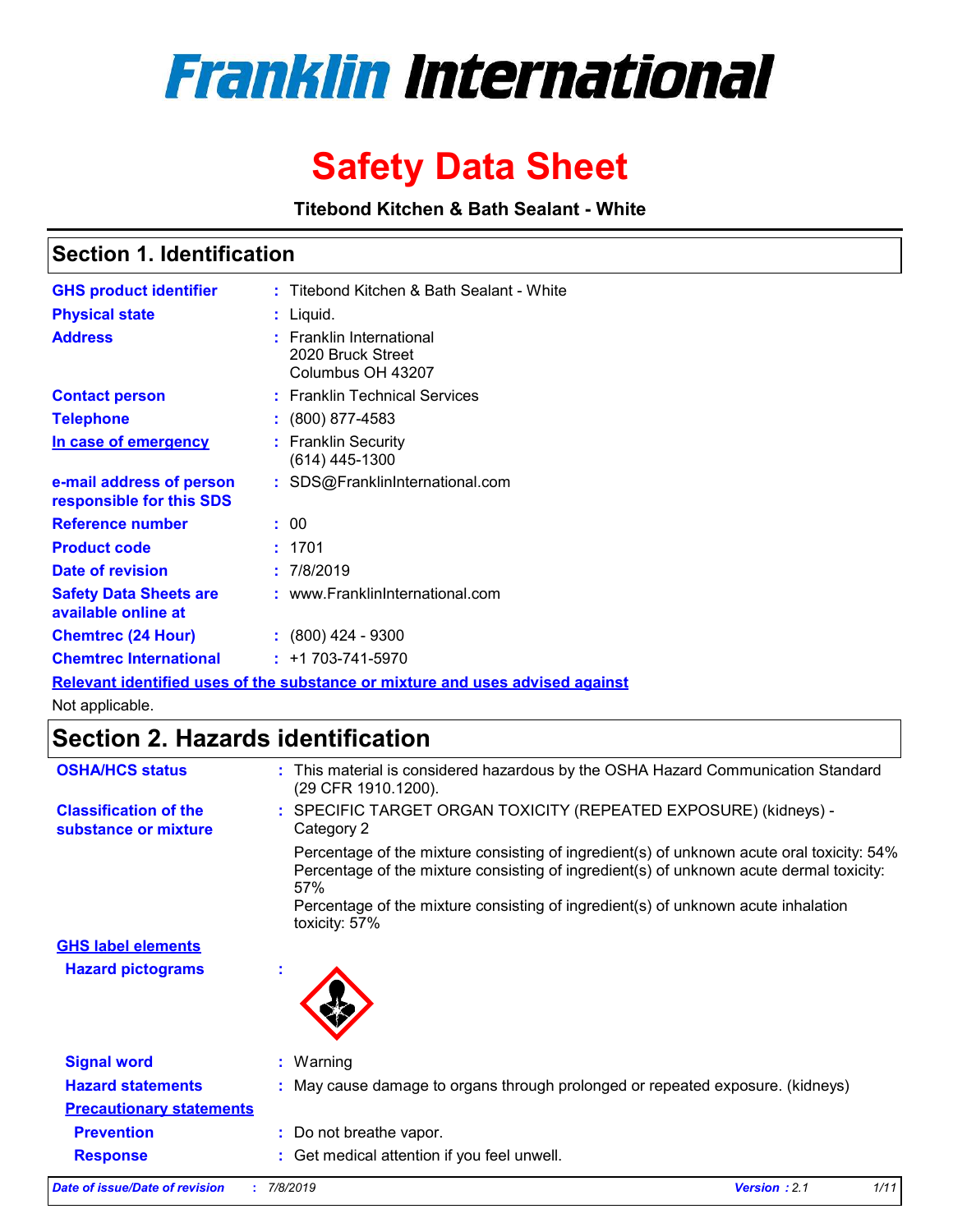### **Section 2. Hazards identification**

- 
- **Storage 19 Storage 19 Storage 19 Storage 19 Storage 19 Storage 19 Storage 19 Storage 19 Storage 19 Storage 19 Storage 19 Storage 19 Storage 19 Storage 19 Storage 19 Storage 19 Storage 19 Storage 19 Storage 19 Storage 19 S**

**:** None known.

**Disposal :** Dispose of contents and container in accordance with all local, regional, national and international regulations.

#### **Hazards not otherwise classified**

# **Section 3. Composition/information on ingredients**

| <b>Substance/mixture</b><br>Mixture |               |                   |
|-------------------------------------|---------------|-------------------|
| Ingredient name                     | $\frac{9}{6}$ | <b>CAS number</b> |
| ethanediol                          | 1≤5           | $107 - 21 - 1$    |

Any concentration shown as a range is to protect confidentiality or is due to batch variation.

**There are no additional ingredients present which, within the current knowledge of the supplier and in the concentrations applicable, are classified as hazardous to health or the environment and hence require reporting in this section.**

**Occupational exposure limits, if available, are listed in Section 8.**

### **Section 4. First aid measures**

| <b>Description of necessary first aid measures</b> |                           |
|----------------------------------------------------|---------------------------|
| Eve contact                                        | $:$ Immediately flush eve |

| <b>Eye contact</b>                                        | : Immediately flush eyes with plenty of water, occasionally lifting the upper and lower<br>eyelids. Check for and remove any contact lenses. Continue to rinse for at least 10<br>minutes. Get medical attention following exposure or if feeling unwell.                                                                                                                                                                                                                                                                                                                                                                                                                                                                                                                                                         |
|-----------------------------------------------------------|-------------------------------------------------------------------------------------------------------------------------------------------------------------------------------------------------------------------------------------------------------------------------------------------------------------------------------------------------------------------------------------------------------------------------------------------------------------------------------------------------------------------------------------------------------------------------------------------------------------------------------------------------------------------------------------------------------------------------------------------------------------------------------------------------------------------|
| <b>Inhalation</b>                                         | : Remove victim to fresh air and keep at rest in a position comfortable for breathing. If<br>not breathing, if breathing is irregular or if respiratory arrest occurs, provide artificial<br>respiration or oxygen by trained personnel. It may be dangerous to the person providing<br>aid to give mouth-to-mouth resuscitation. Get medical attention following exposure or if<br>feeling unwell. If unconscious, place in recovery position and get medical attention<br>immediately. Maintain an open airway. Loosen tight clothing such as a collar, tie, belt<br>or waistband.                                                                                                                                                                                                                              |
| <b>Skin contact</b>                                       | : Flush contaminated skin with plenty of water. Remove contaminated clothing and<br>shoes. Continue to rinse for at least 10 minutes. Get medical attention following<br>exposure or if feeling unwell. Wash clothing before reuse. Clean shoes thoroughly<br>before reuse.                                                                                                                                                                                                                                                                                                                                                                                                                                                                                                                                       |
| <b>Ingestion</b>                                          | : Wash out mouth with water. Remove dentures if any. Remove victim to fresh air and<br>keep at rest in a position comfortable for breathing. If material has been swallowed and<br>the exposed person is conscious, give small quantities of water to drink. Stop if the<br>exposed person feels sick as vomiting may be dangerous. Do not induce vomiting<br>unless directed to do so by medical personnel. If vomiting occurs, the head should be<br>kept low so that vomit does not enter the lungs. Get medical attention following<br>exposure or if feeling unwell. Never give anything by mouth to an unconscious person.<br>If unconscious, place in recovery position and get medical attention immediately.<br>Maintain an open airway. Loosen tight clothing such as a collar, tie, belt or waistband. |
| <b>Most important symptoms/effects, acute and delayed</b> |                                                                                                                                                                                                                                                                                                                                                                                                                                                                                                                                                                                                                                                                                                                                                                                                                   |
| <b>Potential acute health effects</b>                     |                                                                                                                                                                                                                                                                                                                                                                                                                                                                                                                                                                                                                                                                                                                                                                                                                   |
| <b>Eye contact</b>                                        | : This product may irritate eyes upon contact.                                                                                                                                                                                                                                                                                                                                                                                                                                                                                                                                                                                                                                                                                                                                                                    |
| <b>Inhalation</b>                                         | : No known significant effects or critical hazards.                                                                                                                                                                                                                                                                                                                                                                                                                                                                                                                                                                                                                                                                                                                                                               |
| <b>Skin contact</b>                                       | : No known significant effects or critical hazards.                                                                                                                                                                                                                                                                                                                                                                                                                                                                                                                                                                                                                                                                                                                                                               |
| <b>Ingestion</b>                                          | : No known significant effects or critical hazards.                                                                                                                                                                                                                                                                                                                                                                                                                                                                                                                                                                                                                                                                                                                                                               |
| <b>Over-exposure signs/symptoms</b>                       |                                                                                                                                                                                                                                                                                                                                                                                                                                                                                                                                                                                                                                                                                                                                                                                                                   |
| <b>Eye contact</b>                                        | : No specific data.                                                                                                                                                                                                                                                                                                                                                                                                                                                                                                                                                                                                                                                                                                                                                                                               |
| <b>Inhalation</b>                                         | : No specific data.                                                                                                                                                                                                                                                                                                                                                                                                                                                                                                                                                                                                                                                                                                                                                                                               |
|                                                           |                                                                                                                                                                                                                                                                                                                                                                                                                                                                                                                                                                                                                                                                                                                                                                                                                   |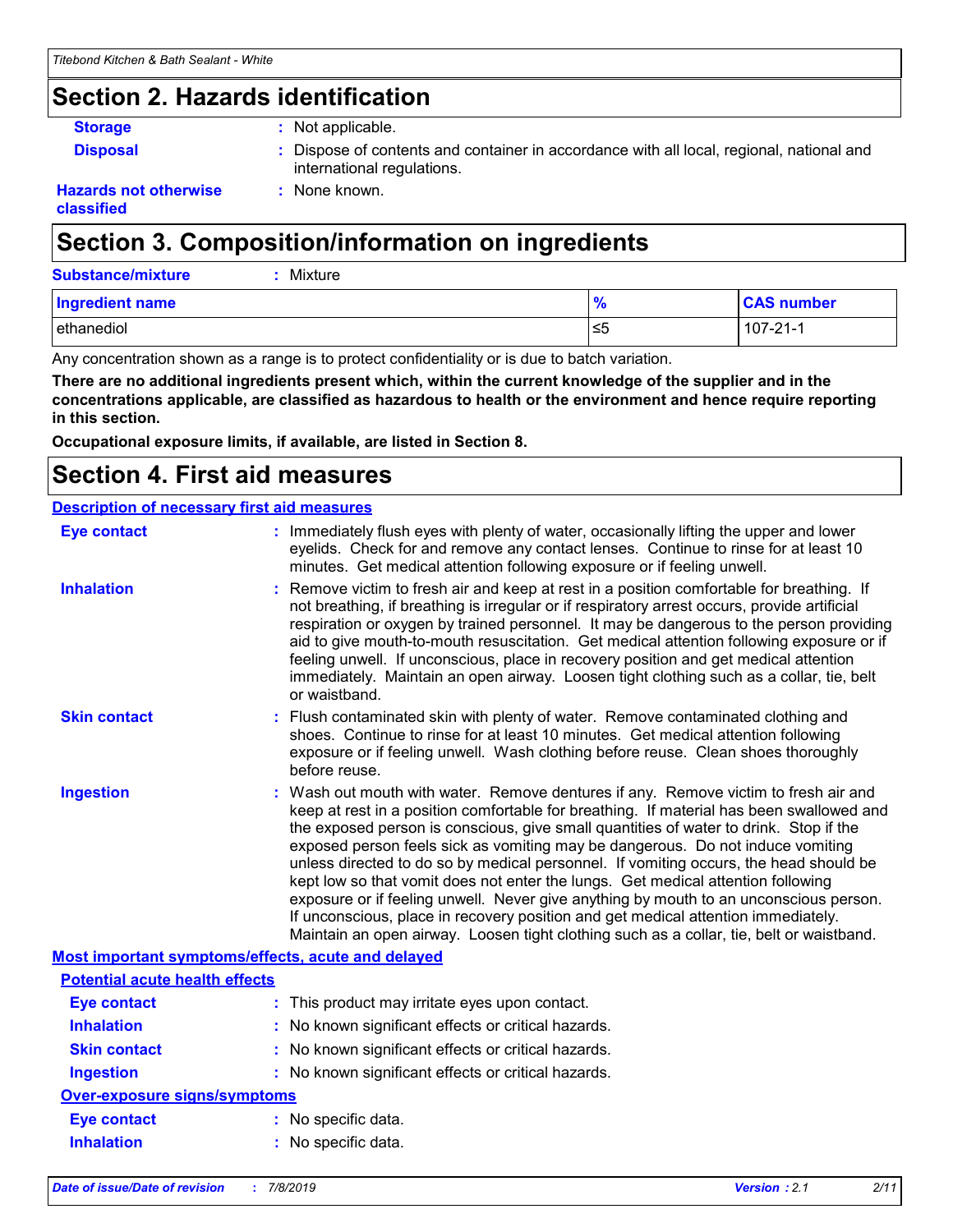# **Section 4. First aid measures**

| <b>Skin contact</b>                                                                  | No specific data.                                                                                                                                                             |  |  |
|--------------------------------------------------------------------------------------|-------------------------------------------------------------------------------------------------------------------------------------------------------------------------------|--|--|
| <b>Ingestion</b>                                                                     | No specific data.                                                                                                                                                             |  |  |
| Indication of immediate medical attention and special treatment needed, if necessary |                                                                                                                                                                               |  |  |
| <b>Notes to physician</b>                                                            | : Treat symptomatically. Contact poison treatment specialist immediately if large<br>quantities have been ingested or inhaled.                                                |  |  |
| <b>Specific treatments</b>                                                           | : No specific treatment.                                                                                                                                                      |  |  |
| <b>Protection of first-aiders</b>                                                    | : No action shall be taken involving any personal risk or without suitable training. It may<br>be dangerous to the person providing aid to give mouth-to-mouth resuscitation. |  |  |

**See toxicological information (Section 11)**

### **Section 5. Fire-fighting measures**

| <b>Extinguishing media</b>                               |                                                                                                                                                                                                   |
|----------------------------------------------------------|---------------------------------------------------------------------------------------------------------------------------------------------------------------------------------------------------|
| <b>Suitable extinguishing</b><br>media                   | : Use an extinguishing agent suitable for the surrounding fire.                                                                                                                                   |
| <b>Unsuitable extinguishing</b><br>media                 | : None known.                                                                                                                                                                                     |
| <b>Specific hazards arising</b><br>from the chemical     | : In a fire or if heated, a pressure increase will occur and the container may burst.                                                                                                             |
| <b>Hazardous thermal</b><br>decomposition products       | Decomposition products may include the following materials:<br>carbon dioxide<br>carbon monoxide                                                                                                  |
| <b>Special protective actions</b><br>for fire-fighters   | Promptly isolate the scene by removing all persons from the vicinity of the incident if<br>there is a fire. No action shall be taken involving any personal risk or without suitable<br>training. |
| <b>Special protective</b><br>equipment for fire-fighters | : Fire-fighters should wear appropriate protective equipment and self-contained breathing<br>apparatus (SCBA) with a full face-piece operated in positive pressure mode.                          |

### **Section 6. Accidental release measures**

|                                                              |    | Personal precautions, protective equipment and emergency procedures                                                                                                                                                                                                                                                                                                                                                                                                                                                                                                                                                        |  |  |  |
|--------------------------------------------------------------|----|----------------------------------------------------------------------------------------------------------------------------------------------------------------------------------------------------------------------------------------------------------------------------------------------------------------------------------------------------------------------------------------------------------------------------------------------------------------------------------------------------------------------------------------------------------------------------------------------------------------------------|--|--|--|
| <b>For non-emergency</b><br>personnel                        |    | : No action shall be taken involving any personal risk or without suitable training.<br>Evacuate surrounding areas. Keep unnecessary and unprotected personnel from<br>entering. Do not touch or walk through spilled material. Avoid breathing vapor or mist.<br>Provide adequate ventilation. Wear appropriate respirator when ventilation is<br>inadequate. Put on appropriate personal protective equipment.                                                                                                                                                                                                           |  |  |  |
| For emergency responders                                     | ÷. | If specialized clothing is required to deal with the spillage, take note of any information in<br>Section 8 on suitable and unsuitable materials. See also the information in "For non-<br>emergency personnel".                                                                                                                                                                                                                                                                                                                                                                                                           |  |  |  |
| <b>Environmental precautions</b>                             |    | : Avoid dispersal of spilled material and runoff and contact with soil, waterways, drains<br>and sewers. Inform the relevant authorities if the product has caused environmental<br>pollution (sewers, waterways, soil or air).                                                                                                                                                                                                                                                                                                                                                                                            |  |  |  |
| <b>Methods and materials for containment and cleaning up</b> |    |                                                                                                                                                                                                                                                                                                                                                                                                                                                                                                                                                                                                                            |  |  |  |
| <b>Small spill</b>                                           |    | : Stop leak if without risk. Move containers from spill area. Dilute with water and mop up<br>if water-soluble. Alternatively, or if water-insoluble, absorb with an inert dry material and<br>place in an appropriate waste disposal container. Dispose of via a licensed waste<br>disposal contractor.                                                                                                                                                                                                                                                                                                                   |  |  |  |
| <b>Large spill</b>                                           |    | : Stop leak if without risk. Move containers from spill area. Approach release from<br>upwind. Prevent entry into sewers, water courses, basements or confined areas. Wash<br>spillages into an effluent treatment plant or proceed as follows. Contain and collect<br>spillage with non-combustible, absorbent material e.g. sand, earth, vermiculite or<br>diatomaceous earth and place in container for disposal according to local regulations<br>(see Section 13). Dispose of via a licensed waste disposal contractor. Contaminated<br>absorbent material may pose the same hazard as the spilled product. Note: see |  |  |  |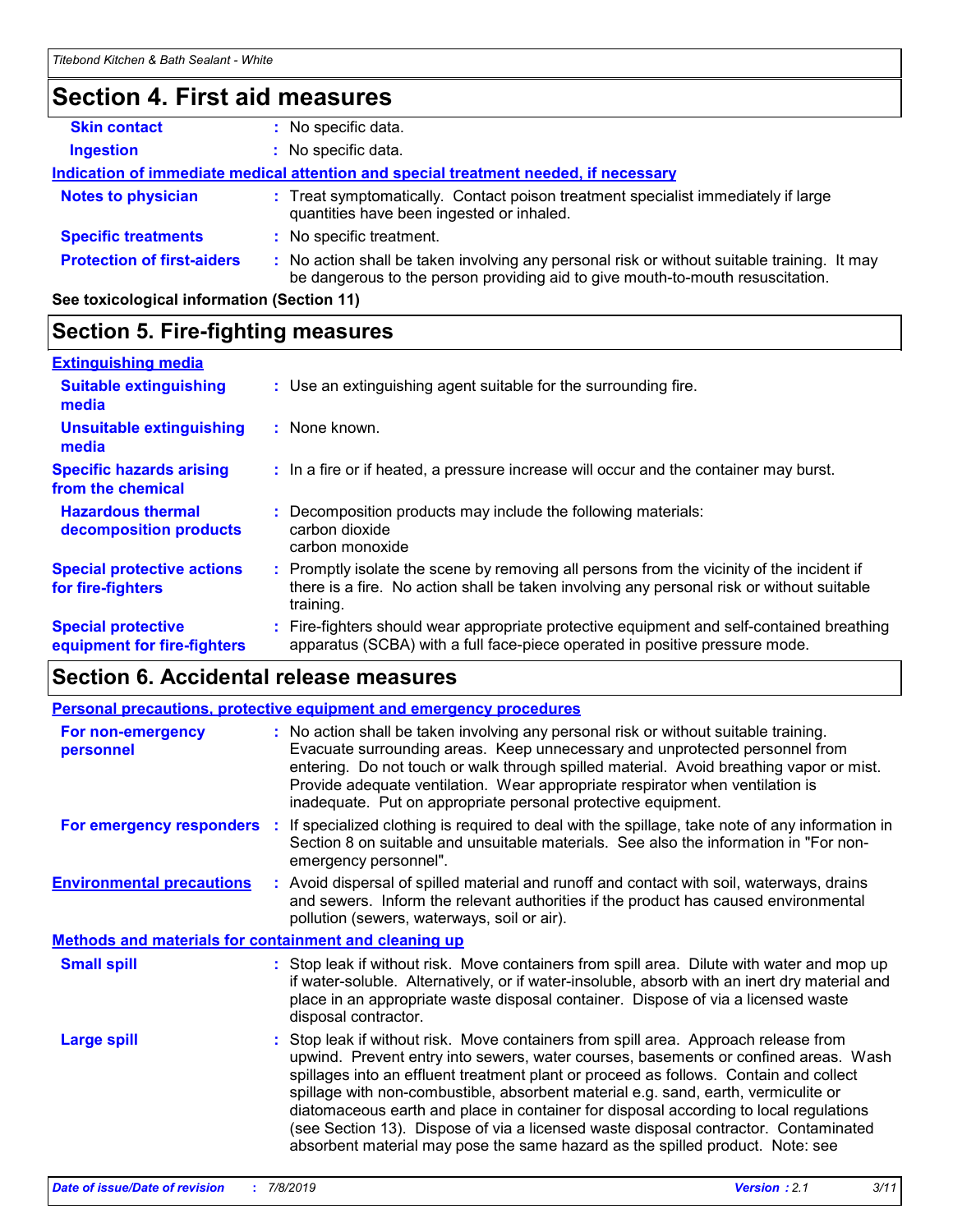### **Section 6. Accidental release measures**

Section 1 for emergency contact information and Section 13 for waste disposal.

### **Section 7. Handling and storage**

#### **Precautions for safe handling**

| <b>Protective measures</b>                                                       | : Put on appropriate personal protective equipment (see Section 8). Do not breathe<br>vapor or mist. Do not ingest. Avoid contact with eyes, skin and clothing. Keep in the<br>original container or an approved alternative made from a compatible material, kept<br>tightly closed when not in use. Empty containers retain product residue and can be<br>hazardous. Do not reuse container.                                                                                                                                                                                                                                                             |
|----------------------------------------------------------------------------------|------------------------------------------------------------------------------------------------------------------------------------------------------------------------------------------------------------------------------------------------------------------------------------------------------------------------------------------------------------------------------------------------------------------------------------------------------------------------------------------------------------------------------------------------------------------------------------------------------------------------------------------------------------|
| <b>Advice on general</b><br>occupational hygiene                                 | : Eating, drinking and smoking should be prohibited in areas where this material is<br>handled, stored and processed. Workers should wash hands and face before eating,<br>drinking and smoking. Remove contaminated clothing and protective equipment before<br>entering eating areas. See also Section 8 for additional information on hygiene<br>measures.                                                                                                                                                                                                                                                                                              |
| <b>Conditions for safe storage,</b><br>including any<br><b>incompatibilities</b> | Store between the following temperatures: 10 to 26.667°C (50 to 80°F). Store in<br>accordance with local regulations. Store in original container protected from direct<br>sunlight in a dry, cool and well-ventilated area, away from incompatible materials (see<br>Section 10) and food and drink. Keep container tightly closed and sealed until ready for<br>use. Containers that have been opened must be carefully resealed and kept upright to<br>prevent leakage. Do not store in unlabeled containers. Use appropriate containment to<br>avoid environmental contamination. See Section 10 for incompatible materials before<br>handling or use. |

# **Section 8. Exposure controls/personal protection**

#### **Control parameters**

#### **Occupational exposure limits**

| <b>Ingredient name</b>                     | <b>Exposure limits</b>                                                                                                                                                                                                                                                                                                                                                                          |  |
|--------------------------------------------|-------------------------------------------------------------------------------------------------------------------------------------------------------------------------------------------------------------------------------------------------------------------------------------------------------------------------------------------------------------------------------------------------|--|
| ethanediol                                 | OSHA PEL 1989 (United States, 3/1989).<br>CEIL: 50 ppm<br>CEIL: 125 mg/m <sup>3</sup><br>ACGIH TLV (United States, 3/2018).<br>STEL: 10 mg/m <sup>3</sup> 15 minutes. Form: Inhalable fraction. Aerosol only.<br>STEL: 50 ppm 15 minutes. Form: Vapor fraction<br>TWA: 25 ppm 8 hours. Form: Vapor fraction                                                                                     |  |
| <b>Appropriate engineering</b><br>controls | : If user operations generate dust, fumes, gas, vapor or mist, use process enclosures,<br>local exhaust ventilation or other engineering controls to keep worker exposure to<br>airborne contaminants below any recommended or statutory limits.                                                                                                                                                |  |
| <b>Environmental exposure</b><br>controls  | Emissions from ventilation or work process equipment should be checked to ensure<br>they comply with the requirements of environmental protection legislation. In some<br>cases, fume scrubbers, filters or engineering modifications to the process equipment<br>will be necessary to reduce emissions to acceptable levels.                                                                   |  |
| <b>Individual protection measures</b>      |                                                                                                                                                                                                                                                                                                                                                                                                 |  |
| <b>Hygiene measures</b>                    | Wash hands, forearms and face thoroughly after handling chemical products, before<br>eating, smoking and using the lavatory and at the end of the working period.<br>Appropriate techniques should be used to remove potentially contaminated clothing.<br>Wash contaminated clothing before reusing. Ensure that eyewash stations and safety<br>showers are close to the workstation location. |  |
| <b>Eye/face protection</b>                 | Safety eyewear complying with an approved standard should be used when a risk<br>assessment indicates this is necessary to avoid exposure to liquid splashes, mists,<br>gases or dusts. If contact is possible, the following protection should be worn, unless<br>the assessment indicates a higher degree of protection: safety glasses with side-<br>shields.                                |  |
| <b>Skin protection</b>                     |                                                                                                                                                                                                                                                                                                                                                                                                 |  |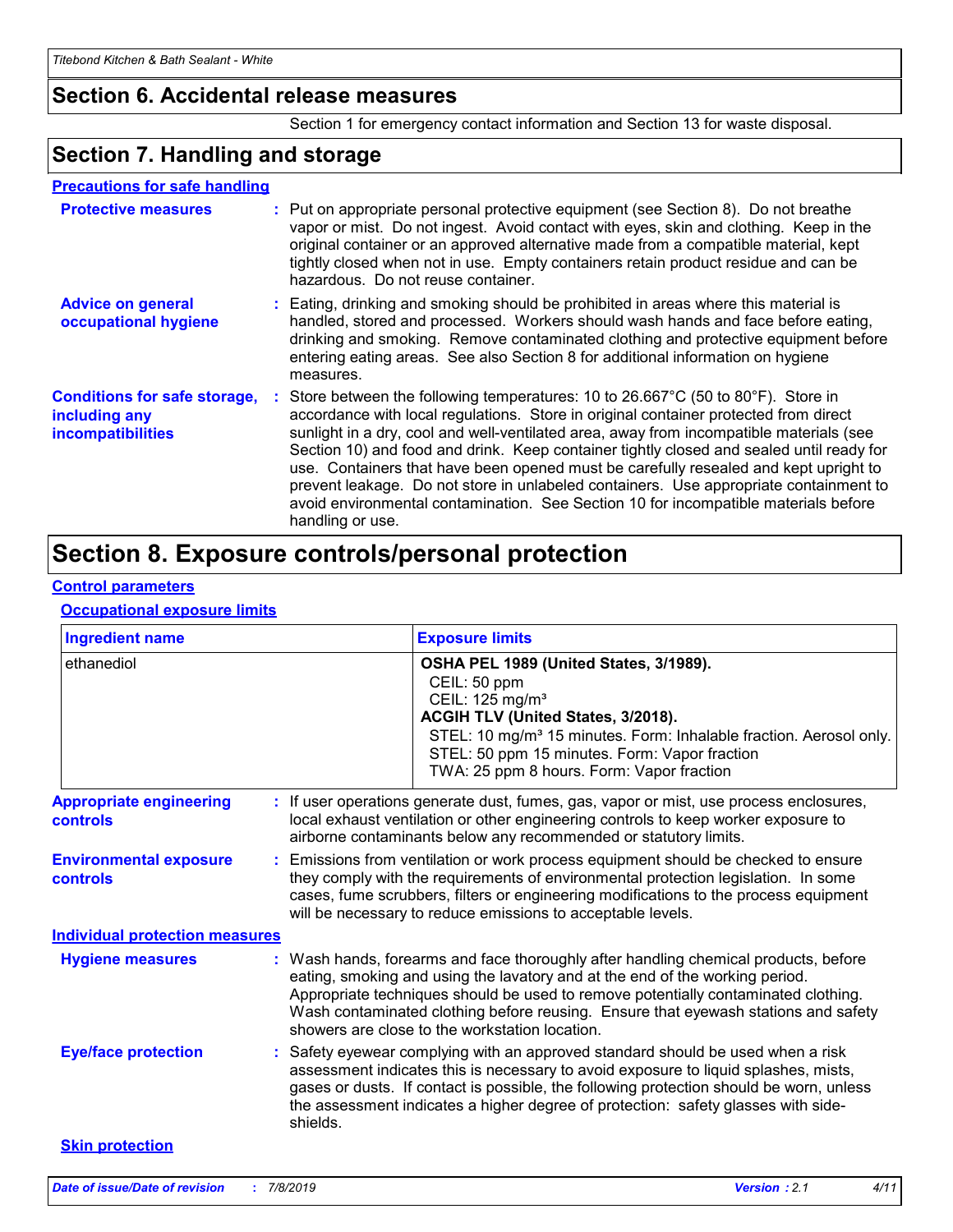# **Section 8. Exposure controls/personal protection**

| <b>Hand protection</b>        | : Chemical-resistant, impervious gloves complying with an approved standard should be<br>worn at all times when handling chemical products if a risk assessment indicates this is<br>necessary. Considering the parameters specified by the glove manufacturer, check<br>during use that the gloves are still retaining their protective properties. It should be<br>noted that the time to breakthrough for any glove material may be different for different<br>glove manufacturers. In the case of mixtures, consisting of several substances, the<br>protection time of the gloves cannot be accurately estimated. |
|-------------------------------|------------------------------------------------------------------------------------------------------------------------------------------------------------------------------------------------------------------------------------------------------------------------------------------------------------------------------------------------------------------------------------------------------------------------------------------------------------------------------------------------------------------------------------------------------------------------------------------------------------------------|
| <b>Body protection</b>        | : Personal protective equipment for the body should be selected based on the task being<br>performed and the risks involved and should be approved by a specialist before<br>handling this product.                                                                                                                                                                                                                                                                                                                                                                                                                    |
| <b>Other skin protection</b>  | : Appropriate footwear and any additional skin protection measures should be selected<br>based on the task being performed and the risks involved and should be approved by a<br>specialist before handling this product.                                                                                                                                                                                                                                                                                                                                                                                              |
| <b>Respiratory protection</b> | : Based on the hazard and potential for exposure, select a respirator that meets the<br>appropriate standard or certification. Respirators must be used according to a<br>respiratory protection program to ensure proper fitting, training, and other important<br>aspects of use.                                                                                                                                                                                                                                                                                                                                    |

### **Section 9. Physical and chemical properties**

| <b>Appearance</b>                                 |                                                                 |
|---------------------------------------------------|-----------------------------------------------------------------|
| <b>Physical state</b>                             | : Liquid.                                                       |
| <b>Color</b>                                      | : White.                                                        |
| Odor                                              | : Acrylic. [Slight]                                             |
| <b>Odor threshold</b>                             | : Not available.                                                |
| рH                                                | $: 7.5 \text{ to } 8.5$                                         |
| <b>Melting point</b>                              | : Not available.                                                |
| <b>Boiling point</b>                              | : >93.333°C (>200°F)                                            |
| <b>Flash point</b>                                | : Closed cup: >93.3°C (>199.9°F) [Closed cup]                   |
| <b>Evaporation rate</b>                           | $\leq$ 1 (butyl acetate = 1)                                    |
| <b>Flammability (solid, gas)</b>                  | : Not available.                                                |
| Lower and upper explosive<br>(flammable) limits   | $:$ Not available.                                              |
| <b>VOC (less water, less</b><br>exempt solvents)  | $: 50$ g/l                                                      |
| <b>Volatility</b>                                 | : $35\%$ (v/v), $31\%$ (w/w)                                    |
| <b>Vapor pressure</b>                             | : 2.3 kPa (17 mm Hg) [room temperature]                         |
| <b>Vapor density</b>                              | : Not available.                                                |
| <b>Relative density</b>                           | : 1.34                                                          |
| <b>Solubility</b>                                 | : Soluble in the following materials: cold water and hot water. |
| <b>Solubility in water</b>                        | : Not available.                                                |
| <b>Partition coefficient: n-</b><br>octanol/water | $:$ Not available.                                              |
| <b>Auto-ignition temperature</b>                  | : Not available.                                                |
| <b>Decomposition temperature</b>                  | : Not available.                                                |
| <b>Viscosity</b>                                  | : Not available.                                                |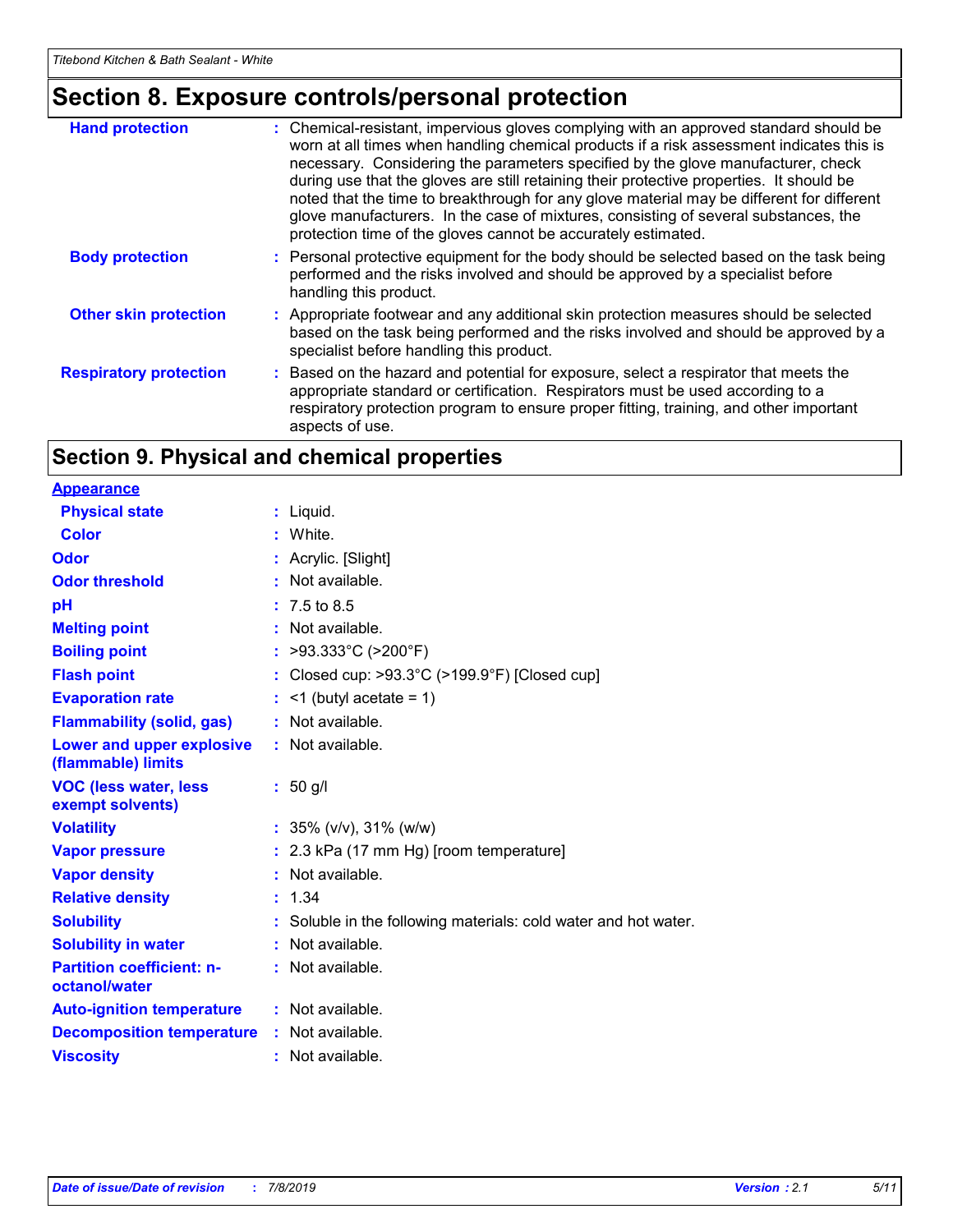# **Section 10. Stability and reactivity**

| <b>Chemical stability</b><br>: The product is stable.<br><b>Possibility of hazardous</b><br>: Under normal conditions of storage and use, hazardous reactions will not occur.<br><b>reactions</b><br><b>Conditions to avoid</b><br>: No specific data.<br><b>Incompatible materials</b><br>: No specific data.<br><b>Hazardous decomposition</b><br>: Under normal conditions of storage and use, hazardous decomposition products should<br>not be produced.<br>products | <b>Reactivity</b> | : No specific test data related to reactivity available for this product or its ingredients. |
|---------------------------------------------------------------------------------------------------------------------------------------------------------------------------------------------------------------------------------------------------------------------------------------------------------------------------------------------------------------------------------------------------------------------------------------------------------------------------|-------------------|----------------------------------------------------------------------------------------------|
|                                                                                                                                                                                                                                                                                                                                                                                                                                                                           |                   |                                                                                              |
|                                                                                                                                                                                                                                                                                                                                                                                                                                                                           |                   |                                                                                              |
|                                                                                                                                                                                                                                                                                                                                                                                                                                                                           |                   |                                                                                              |
|                                                                                                                                                                                                                                                                                                                                                                                                                                                                           |                   |                                                                                              |
|                                                                                                                                                                                                                                                                                                                                                                                                                                                                           |                   |                                                                                              |

# **Section 11. Toxicological information**

### **Information on toxicological effects**

#### **Acute toxicity**

| <b>Product/ingredient name</b> | <b>Result</b>                             | <b>Species</b> | <b>Dose</b>                        | <b>Exposure</b> |
|--------------------------------|-------------------------------------------|----------------|------------------------------------|-----------------|
| I ethanediol                   | <b>LC50 Inhalation Vapor</b><br>LD50 Oral | Rat<br>Rat     | $10.92 \text{ mg/l}$<br>4700 mg/kg | l4 hours        |

#### **Irritation/Corrosion**

| <b>Product/ingredient name</b> | <b>Result</b>            | <b>Species</b> | <b>Score</b> | <b>Exposure</b>            | <b>Observation</b>       |
|--------------------------------|--------------------------|----------------|--------------|----------------------------|--------------------------|
| ethanediol                     | Eyes - Mild irritant     | Rabbit         |              | 24 hours 500<br>milligrams |                          |
|                                | Eyes - Mild irritant     | Rabbit         |              | 1 hours 100<br>milligrams  | $\overline{\phantom{a}}$ |
|                                | Eyes - Moderate irritant | Rabbit         |              | 6 hours 1440<br>milligrams |                          |
|                                | Skin - Mild irritant     | Rabbit         |              | 555<br>milligrams          |                          |

#### **Conclusion/Summary**

**Skin :** May cause skin irritation.

**Eyes :** This product may irritate eyes upon contact.

**Respiratory :** May cause respiratory irritation.

**Sensitization**

Not available.

#### **Mutagenicity**

Not available.

#### **Carcinogenicity**

Not available.

#### **Reproductive toxicity**

Not available.

#### **Teratogenicity**

Not available.

**Specific target organ toxicity (single exposure)**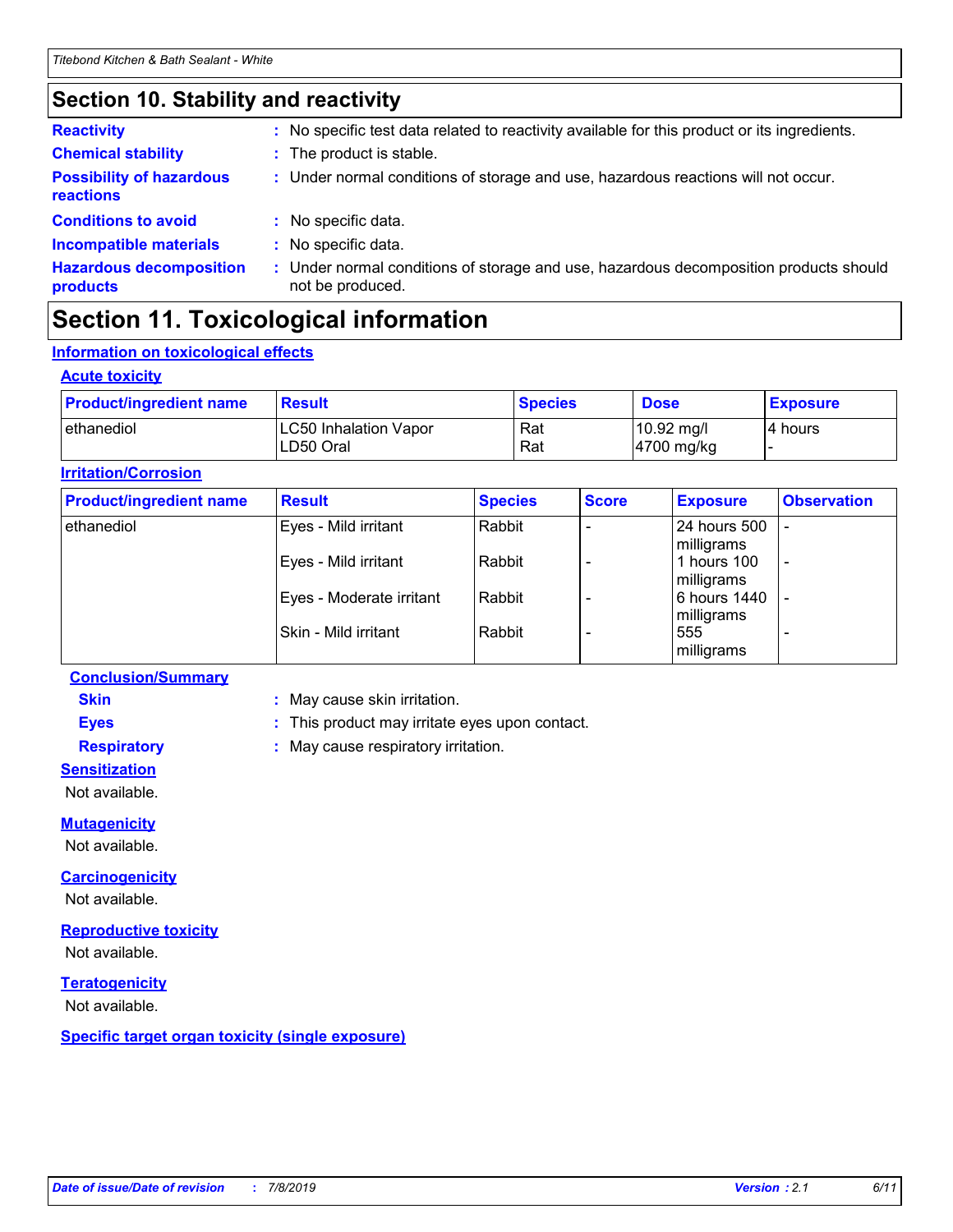# **Section 11. Toxicological information**

| <b>Name</b>                                                                              |  | <b>Category</b>                                                      | <b>Route of</b><br>exposure | <b>Target organs</b>        |                                                                 |
|------------------------------------------------------------------------------------------|--|----------------------------------------------------------------------|-----------------------------|-----------------------------|-----------------------------------------------------------------|
| ethanediol                                                                               |  |                                                                      | Category 1                  | Oral                        | blood, central<br>nervous system<br>(CNS), kidneys and<br>liver |
| <b>Specific target organ toxicity (repeated exposure)</b>                                |  |                                                                      |                             |                             |                                                                 |
| <b>Name</b>                                                                              |  |                                                                      | <b>Category</b>             | <b>Route of</b><br>exposure | <b>Target organs</b>                                            |
| Titebond Kitchen & Bath Sealant - White<br>ethanediol                                    |  |                                                                      | Category 2<br>Category 2    | Not determined<br>Oral      | kidneys<br>kidneys                                              |
| <b>Aspiration hazard</b><br>Not available.                                               |  |                                                                      |                             |                             |                                                                 |
| <b>Information on the likely</b><br>routes of exposure                                   |  | : Routes of entry anticipated: Oral, Dermal, Inhalation.             |                             |                             |                                                                 |
| <b>Potential acute health effects</b>                                                    |  |                                                                      |                             |                             |                                                                 |
| <b>Eye contact</b>                                                                       |  | : This product may irritate eyes upon contact.                       |                             |                             |                                                                 |
| <b>Inhalation</b>                                                                        |  | : No known significant effects or critical hazards.                  |                             |                             |                                                                 |
| <b>Skin contact</b>                                                                      |  | : No known significant effects or critical hazards.                  |                             |                             |                                                                 |
| <b>Ingestion</b>                                                                         |  | : No known significant effects or critical hazards.                  |                             |                             |                                                                 |
| <b>Symptoms related to the physical, chemical and toxicological characteristics</b>      |  |                                                                      |                             |                             |                                                                 |
| <b>Eye contact</b>                                                                       |  | : No specific data.                                                  |                             |                             |                                                                 |
| <b>Inhalation</b>                                                                        |  | : No specific data.                                                  |                             |                             |                                                                 |
| <b>Skin contact</b>                                                                      |  | : No specific data.                                                  |                             |                             |                                                                 |
| <b>Ingestion</b>                                                                         |  | : No specific data.                                                  |                             |                             |                                                                 |
| Delayed and immediate effects and also chronic effects from short and long term exposure |  |                                                                      |                             |                             |                                                                 |
| <b>Short term exposure</b>                                                               |  |                                                                      |                             |                             |                                                                 |
| <b>Potential immediate</b><br>effects                                                    |  | : Not available.                                                     |                             |                             |                                                                 |
| <b>Potential delayed effects</b>                                                         |  | : Not available.                                                     |                             |                             |                                                                 |
| Long term exposure                                                                       |  |                                                                      |                             |                             |                                                                 |
| <b>Potential immediate</b><br>effects                                                    |  | : Not available.                                                     |                             |                             |                                                                 |
| <b>Potential delayed effects</b>                                                         |  | : Not available.                                                     |                             |                             |                                                                 |
| <b>Potential chronic health effects</b>                                                  |  |                                                                      |                             |                             |                                                                 |
| Not available.                                                                           |  |                                                                      |                             |                             |                                                                 |
| <b>General</b>                                                                           |  | : May cause damage to organs through prolonged or repeated exposure. |                             |                             |                                                                 |
| <b>Carcinogenicity</b>                                                                   |  | : No known significant effects or critical hazards.                  |                             |                             |                                                                 |
| <b>Mutagenicity</b>                                                                      |  | : No known significant effects or critical hazards.                  |                             |                             |                                                                 |
| <b>Teratogenicity</b>                                                                    |  | No known significant effects or critical hazards.                    |                             |                             |                                                                 |
| <b>Developmental effects</b>                                                             |  | No known significant effects or critical hazards.                    |                             |                             |                                                                 |
| <b>Fertility effects</b>                                                                 |  | : No known significant effects or critical hazards.                  |                             |                             |                                                                 |
| <b>Numerical measures of toxicity</b>                                                    |  |                                                                      |                             |                             |                                                                 |
| <b>Acute toxicity estimates</b>                                                          |  |                                                                      |                             |                             |                                                                 |
| Not available.                                                                           |  |                                                                      |                             |                             |                                                                 |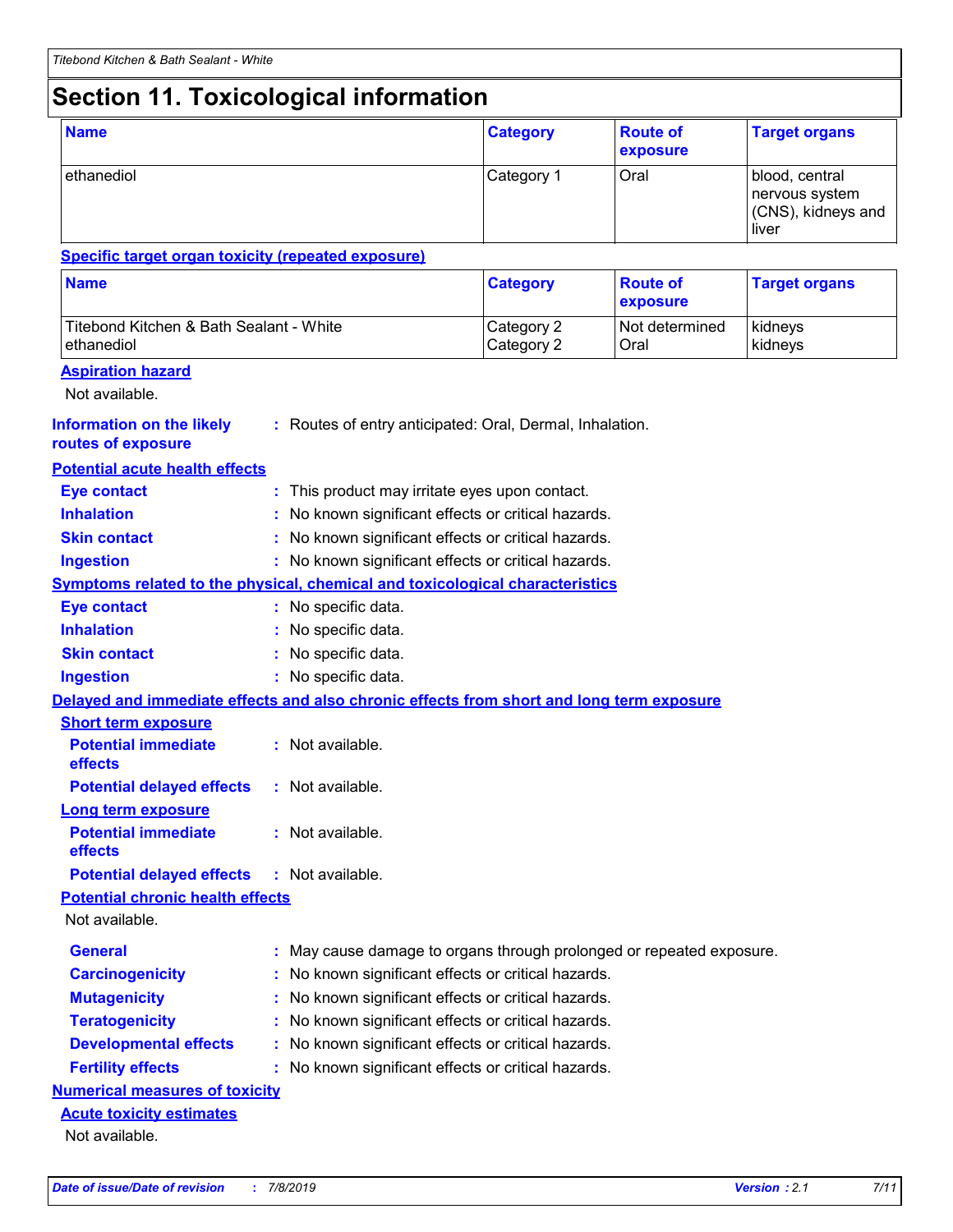# **Section 12. Ecological information**

#### **Toxicity**

| <b>Product/ingredient name</b> | <b>Result</b>                                                  | <b>Species</b>                                                             | <b>Exposure</b>      |
|--------------------------------|----------------------------------------------------------------|----------------------------------------------------------------------------|----------------------|
| ethanediol                     | Acute EC50 10940 mg/l                                          | Algae - Selenastrum<br>capriocornutum                                      | 96 hours             |
|                                | Acute LC50 6900000 µg/l Fresh water                            | Crustaceans - Ceriodaphnia<br>dubia - Neonate                              | 48 hours             |
|                                | Acute LC50 41000000 µg/l Fresh water                           | Daphnia - Daphnia magna -<br>Neonate                                       | 48 hours             |
|                                | Acute LC50 8050000 µg/l Fresh water<br>Chronic NOEC 10000 mg/l | <b>Fish - Pimephales promelas</b><br>Algae - Selenastrum<br>capriocornutum | 96 hours<br>96 hours |

#### **Persistence and degradability**

| <b>Product/ingredient name</b> | <b>Aquatic half-life</b> | ∣ Photolysis | Biodegradability |
|--------------------------------|--------------------------|--------------|------------------|
| <b>l</b> ethanediol            |                          |              | <b>Readily</b>   |

#### **Bioaccumulative potential**

| <b>Product/ingredient name</b> | $\mathsf{LogP}_\mathsf{ow}$ | <b>BCF</b> | <b>Potential</b> |
|--------------------------------|-----------------------------|------------|------------------|
| lethanediol                    | .36،                        | 10         | low              |

#### **Mobility in soil**

| <b>Soil/water partition</b><br>coefficient (K <sub>oc</sub> ) | : Not available.                                    |
|---------------------------------------------------------------|-----------------------------------------------------|
| <b>Other adverse effects</b>                                  | : No known significant effects or critical hazards. |

### **Section 13. Disposal considerations**

The generation of waste should be avoided or minimized wherever possible. Disposal of this product, solutions and any by-products should at all times comply with the requirements of environmental protection and waste disposal legislation and any regional local authority requirements. Dispose of surplus and non-recyclable products via a licensed waste disposal contractor. Waste should not be disposed of untreated to the sewer unless fully compliant with the requirements of all authorities with jurisdiction. Waste packaging should be recycled. Incineration or landfill should only be considered when recycling is not feasible. This material and its container must be disposed of in a safe way. Care should be taken when handling emptied containers that have not been cleaned or rinsed out. Empty containers or liners may retain some product residues. Avoid dispersal of spilled material and runoff and contact with soil, waterways, drains and sewers. **Disposal methods :**

### **Section 14. Transport information**

|                                      | <b>DOT</b><br><b>Classification</b> | <b>TDG</b><br><b>Classification</b> | <b>Mexico</b><br><b>Classification</b> | <b>ADR/RID</b> | <b>IMDG</b>              | <b>IATA</b>    |
|--------------------------------------|-------------------------------------|-------------------------------------|----------------------------------------|----------------|--------------------------|----------------|
| <b>UN number</b>                     | Not regulated.                      | Not regulated.                      | Not regulated.                         | Not regulated. | Not regulated.           | Not regulated. |
| <b>UN proper</b><br>shipping name    |                                     |                                     |                                        |                |                          |                |
| <b>Transport</b><br>hazard class(es) |                                     |                                     |                                        |                | $\overline{\phantom{0}}$ |                |
| <b>Packing group</b>                 | $\blacksquare$                      |                                     |                                        |                |                          | -              |
|                                      |                                     |                                     |                                        |                |                          |                |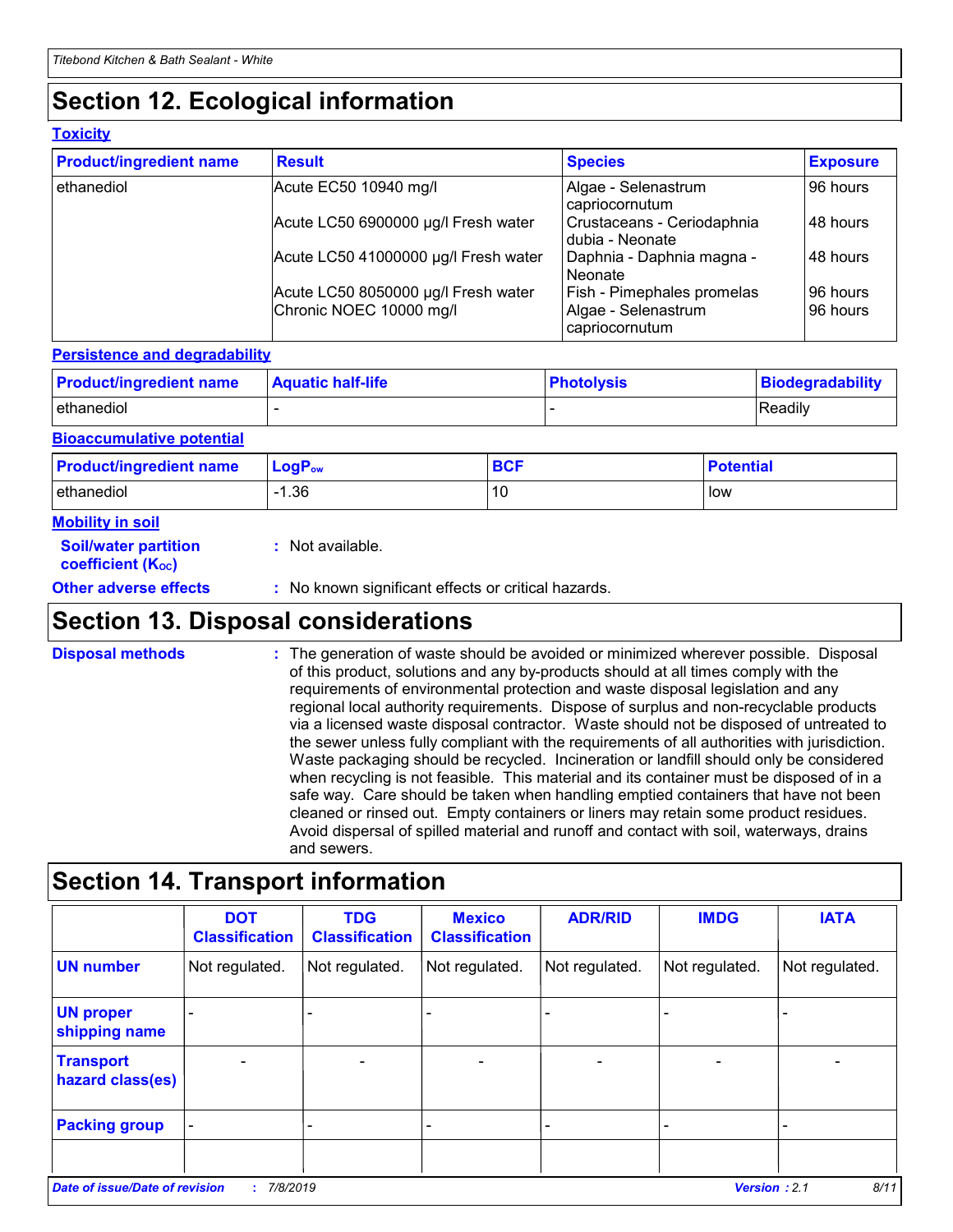### **Section 15. Regulatory information**

#### **U.S. Federal regulations**

**SARA 302/304**

#### **Composition/information on ingredients**

No products were found.

#### **SARA 304 RQ :** Not applicable.

### **SARA 311/312**

**Classification :** SPECIFIC TARGET ORGAN TOXICITY (REPEATED EXPOSURE) (kidneys) - Category 2

#### **Composition/information on ingredients**

| <b>Name</b>  | %  | <b>Classification</b>                                                                                                                                                                                                                                                                                                                       |
|--------------|----|---------------------------------------------------------------------------------------------------------------------------------------------------------------------------------------------------------------------------------------------------------------------------------------------------------------------------------------------|
| l ethanediol | ≤5 | ACUTE TOXICITY (oral) - Category 4<br><b>SKIN IRRITATION - Category 2</b><br><b>EYE IRRITATION - Category 2B</b><br>SPECIFIC TARGET ORGAN TOXICITY (SINGLE EXPOSURE)<br>(blood, central nervous system (CNS), kidneys, liver) (oral) -<br>Category 1<br>SPECIFIC TARGET ORGAN TOXICITY (REPEATED<br>EXPOSURE) (kidneys) (oral) - Category 2 |

#### **SARA 313**

|                                           | <b>Product name</b> | <b>CAS number</b> | $\frac{9}{6}$ |
|-------------------------------------------|---------------------|-------------------|---------------|
| <b>Form R - Reporting</b><br>requirements | ethanediol          | $107 - 21 - 1$    | ≤5            |
| <b>Supplier notification</b>              | ethanediol          | $107 - 21 - 1$    | ≤5            |

SARA 313 notifications must not be detached from the SDS and any copying and redistribution of the SDS shall include copying and redistribution of the notice attached to copies of the SDS subsequently redistributed.

#### **Massachusetts : State regulations**

- : The following components are listed: ETHYLENE GLYCOL; 1,2-DIHYDROXYETHANE
- 
- **New York :** The following components are listed: Ethylene glycol
- 
- **New Jersey :** The following components are listed: ETHYLENE GLYCOL; 1,2-ETHANEDIOL
- 
- **Pennsylvania :** The following components are listed: 1,2-ETHANEDIOL

#### **California Prop. 65**

WARNING: This product can expose you to Ethylene Glycol, which is known to the State of California to cause birth defects or other reproductive harm. For more information go to www.P65Warnings.ca.gov.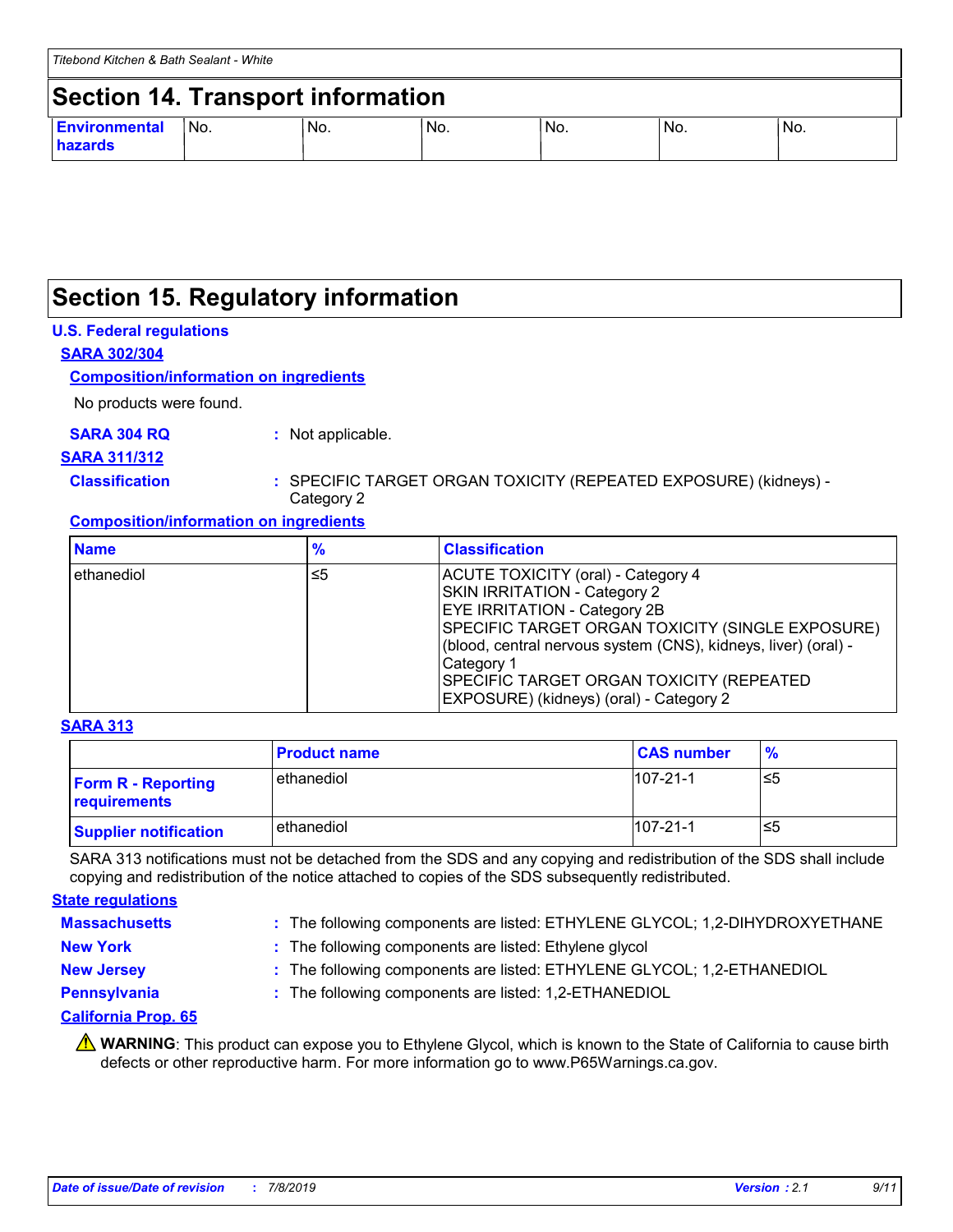# **Section 15. Regulatory information**

| Ingredient name        | No significant risk Maximum<br>level | acceptable dosage<br>level |
|------------------------|--------------------------------------|----------------------------|
| <b>Ethylene Glycol</b> |                                      | Yes.                       |

#### **International regulations**

**Chemical Weapon Convention List Schedules I, II & III Chemicals**

Not listed.

#### **Montreal Protocol**

Not listed.

### **Stockholm Convention on Persistent Organic Pollutants**

Not listed.

#### **UNECE Aarhus Protocol on POPs and Heavy Metals**

Not listed.

#### **Inventory list**

**China :** All components are listed or exempted.

**United States TSCA 8(b) inventory**

**:** All components are listed or exempted.

# **Section 16. Other information**

#### **Hazardous Material Information System (U.S.A.)**



**Caution: HMIS® ratings are based on a 0-4 rating scale, with 0 representing minimal hazards or risks, and 4 representing significant hazards or risks. Although HMIS® ratings and the associated label are not required on SDSs or products leaving a facility under 29 CFR 1910.1200, the preparer may choose to provide them. HMIS® ratings are to be used with a fully implemented HMIS® program. HMIS® is a registered trademark and service mark of the American Coatings Association, Inc.**

**The customer is responsible for determining the PPE code for this material. For more information on HMIS® Personal Protective Equipment (PPE) codes, consult the HMIS® Implementation Manual.**

#### **National Fire Protection Association (U.S.A.)**



**Reprinted with permission from NFPA 704-2001, Identification of the Hazards of Materials for Emergency Response Copyright ©1997, National Fire Protection Association, Quincy, MA 02269. This reprinted material is not the complete and official position of the National Fire Protection Association, on the referenced subject which is represented only by the standard in its entirety.**

**Copyright ©2001, National Fire Protection Association, Quincy, MA 02269. This warning system is intended to be interpreted and applied only by properly trained individuals to identify fire, health and reactivity hazards of chemicals. The user is referred to certain limited number of chemicals with recommended classifications in NFPA 49 and NFPA 325, which would be used as a guideline only. Whether the chemicals are classified by NFPA or not, anyone using the 704 systems to classify chemicals does so at their own risk.**